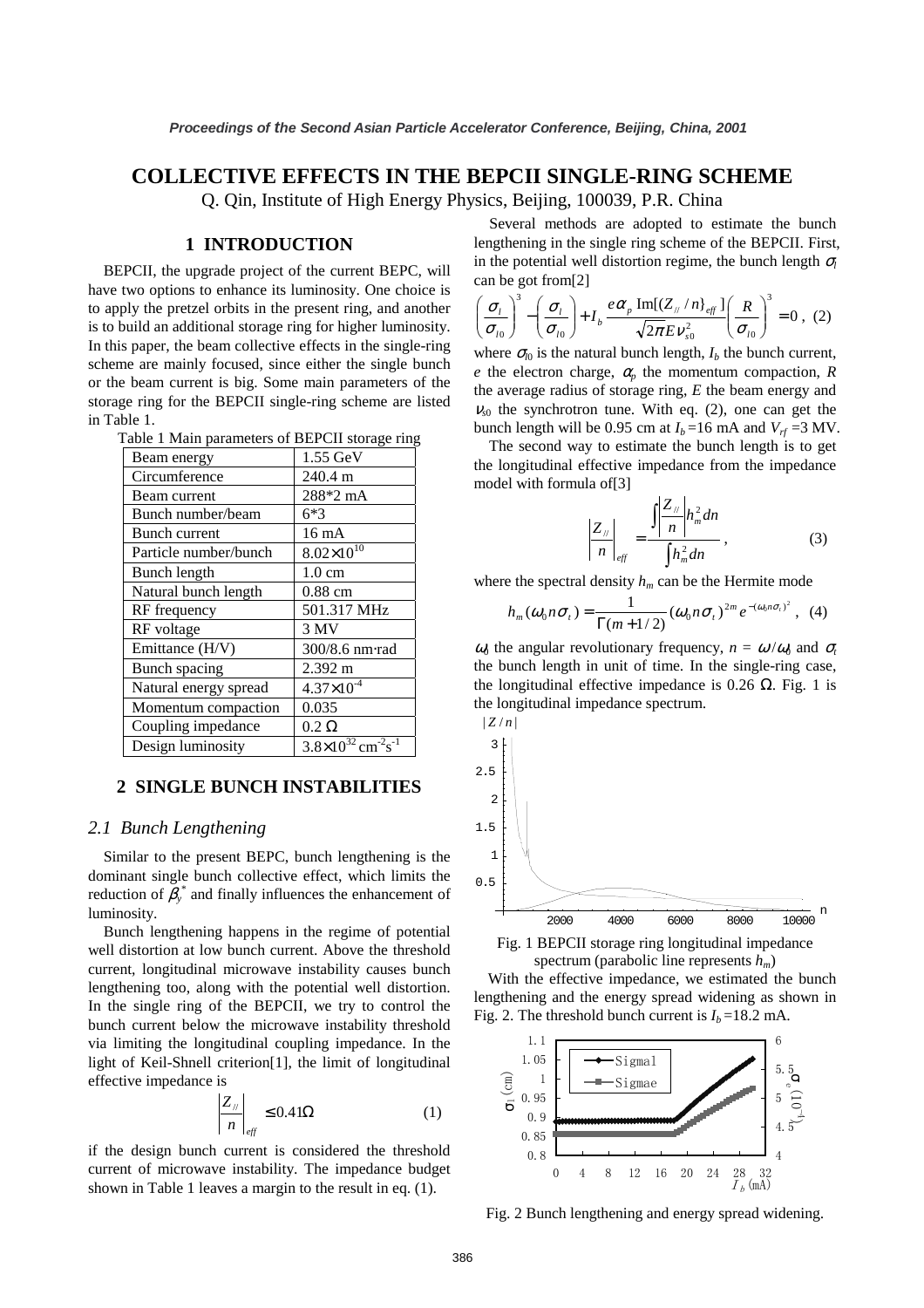The broadband impedance can be estimated from the total loss factor, which is 6.0 V/pC for the BEPCII storage ring. A resonator with  $Q = 1$  at the beam pipe cut-off frequency and  $k = 6.0$  V/pC is generated to model the broadband impedance. With eqs. (3) and (4), we can get the effective longitudinal impedance is  $|Z_{\ell}/n|_{\text{eff}} = 0.17 \Omega$ . Thus, the threshold bunch current of the microwave instability is  $I_{th} = 18.5$  mA at  $V_{rf} = 3$  MV.

Several estimations show that the bunch length can be controlled less than 1 cm, provided that the longitudinal impedance is as small as  $0.2 Ω$ .

#### *2.2 Transverse Mode Coupling Instability*

The transverse mode coupling instability (TMCI) limits the single bunch current in big electron storage ring, such as LEP and PEP. It happens when two head-tail modes (*m*  $= 0$  and  $-1$ ) have the same coherent frequencies, or degenerate at the threshold bunch current[2]. In small ring, like BEPCII, it has very little effect on the beam, since the threshold bunch current of TMCI will be  $I_b \approx 4$  A.

#### **3 COUPLED BUNCH INSTABILITY**

High *Q* structures, such as RF cavities and resistivewall beam pipes can generate coupled bunch instabilities. Since the beam currents in the BEPCII storage ring are large, this effect has to be carefully treated.

# *3.1 Effects from RF HOMs*

The longitudinal and transverse coupled bunch modes can be expressed as[4]

$$
\omega_p'' = (pM + \mu + aV_s)\omega_0 \tag{5}
$$

and

$$
\omega_p^{\perp} = (pM + \mu + a\nu_\beta)\omega_0,\tag{6}
$$

respectively, where  $a$  and  $\mu$  are mode numbers,  $M$  the bunch number,  $p = 0, \pm 1, \ldots$ , etc.,  $v_s$  and  $v_\beta$  the fractional parts of the longitudinal and transverse oscillation tunes. Due to the narrowband impedance, the frequencies of these modes will be shifted.

Since bunches are filled fractionally due to the bunch train pattern in the BEPCII, we here estimate the up bound of growth rates of the dangerous modes with a symmetric filling of 102 bunches, which has a uniform bunch spacing of the smallest bunch spacing in a train and 16 mA/bunch. The lower bound comes from the case of 6 bunches symmetrically filled around the ring with 16 mA per bunch. A medium case with 6 symmetrically filled bunches and 48 mA/bunch is considered. In the estimation, KEKB superconducting RF cavity is adopted[5]. Table 2 and 3 list the main longitudinal and transverse HOMs of KEKB superonducting RF cavity. With these HOMs, we obtain the dangerous instability modes and their growth times as well for the above three cases, shown in Table 4.

The calculation of up bounds tells us the effect of HOMs in longitudinal is stronger than that in transverse. For the dangerous modes, feedback systems are needed.

Table 2 Main longitudinal HOMs of KEKB SRF cavity

| f(MHz) | Mode         | $R/Q(\Omega)$ |     |
|--------|--------------|---------------|-----|
| 783    | LBP-TM01     | 0.12          | 132 |
| 834    | LBP-TM01     | 0.34          | 72  |
| 1018   | <b>TM011</b> | 6.6           | 106 |
| 1027   | <b>TM020</b> | 6.4           | 95  |
| 1065   | SBP-TM01     | 1.6           | 76  |
| 1076   | LBP-TM01     | 3.2           | 65  |
| 1134   | LBP-TM01     | 17            | 54  |

Table 3 Main transverse HOMs of KEKB SRF cavity

| f(MHz) | Mode         | $R/Q$ ( $\Omega/m$ ) | U   |
|--------|--------------|----------------------|-----|
| 609    | LBP-TE11     | 1.9                  | 92  |
| 648    | LBP-TE11     | 40.19                | 120 |
| 688    | LBP-TE11     | 170.4                | 145 |
| 705    | <b>TM110</b> | 227.3                | 94  |
| 825    | SBP-TE11     | 6.16                 | 60  |
| 888    | SBP-TE11     | 3.52                 |     |

|  |  | Table 4 Fastest growth times of instability modes |  |
|--|--|---------------------------------------------------|--|
|  |  |                                                   |  |

|        | Up bound  | Medium case | Lower bound      |
|--------|-----------|-------------|------------------|
| ong.   | $3.03$ ms | $108$ ms    | $352 \text{ ms}$ |
| Trans. | 11.76 ms  | 106 ms      | 318 ms           |

# *3.2 Transverse resistive wall instability*

The real part of the resistive wall impedance excites this instability[6]. The growth rate of the instability with the rigid particle model is given by

$$
\tau^{-1} = -\frac{e\beta_{\perp}\omega_0 I_b}{4\pi E} \sum_{p=-\infty}^{\infty} \text{Re}[Z_{r w}(\omega_{p,n,v_{\beta}})],\tag{7}
$$

where

$$
\omega_{p,\mu,\nu_{\beta}} = (pM + \mu + \nu_{\beta})\omega_0, \qquad (8)
$$

 $\beta_{\perp}$  the averaged beta function over the ring, Re[ $Z_{rw}$ ] the real part of the resistive wall impedance and other variables have the same meanings as previous ones. Since the above equations are valid for symmetrical filling, we still estimate the up and lower bounds of the instability modes. Here, we compare the vacuum chambers with different kinds of material, listed in Table 5.

Table 5 Fastest growth times for various vacuum chamber

| Vac. Chamber                   | Сu                | ΑI                | $AI+SS$   |  |
|--------------------------------|-------------------|-------------------|-----------|--|
| Up bound                       | $14.9 \text{ ms}$ | $11.6 \text{ ms}$ | $4.02$ ms |  |
| $(M=102, I_b=16 \text{mA})$    |                   |                   |           |  |
| Lower bound                    | $302 \text{ ms}$  | $220 \text{ ms}$  | 76.2 ms   |  |
| $(M = 6, I_b = 16 \text{ mA})$ |                   |                   |           |  |

At the nominal tune,  $v_x/v_y = 6.58/7.64$ , the shortest growth time comes from 70% Al and 30% SS chamber. It can still be damped with feedback system.

#### **4 ION EFFECTS**

# *4.1 Ion trapping*

Ion trapping, happened in electron machines, leads to the increase of local gas pressure and beam emittance